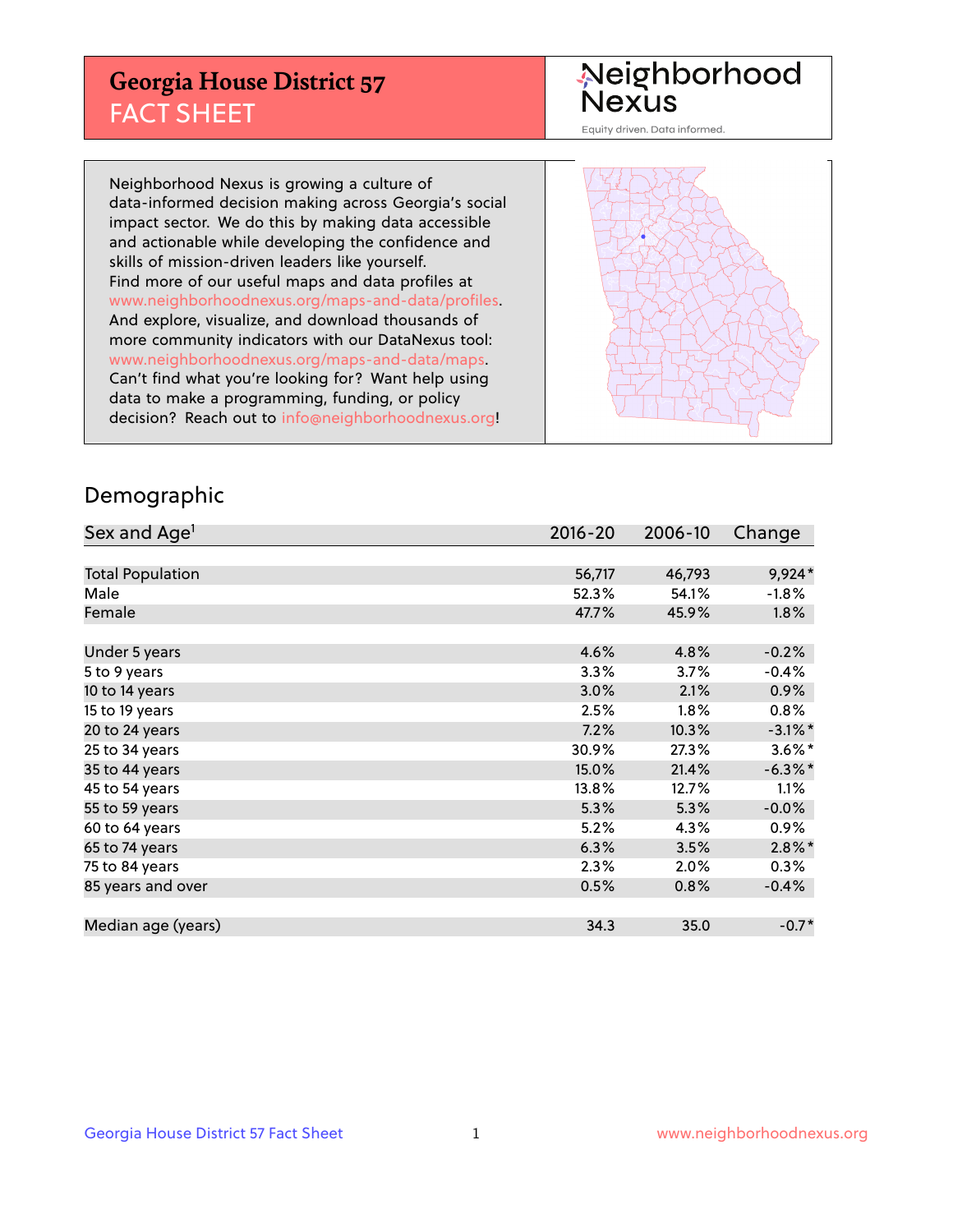## Demographic, continued...

| <b>Total population</b><br>9,924*<br>56,717<br>46,793<br>98.0%<br>$-2.2%$ *<br>95.7%<br>One race<br>White<br>71.8%<br>76.3%<br>$-4.5%$ *<br><b>Black or African American</b><br>14.5%<br>13.1%<br>1.4%<br>American Indian and Alaska Native<br>0.8%<br>0.9%<br>0.0%<br>4.0%*<br>7.7%<br>3.7%<br>Asian<br>Native Hawaiian and Other Pacific Islander<br>0.2%<br>0.2%<br>0.0%<br>Some other race<br>$-4.1%$ *<br>0.7%<br>4.8%<br>4.3%<br>$2.2\%$ *<br>2.0%<br>Two or more races<br>Race alone or in combination with other race(s) <sup>3</sup><br>$2016 - 20$<br>2006-10<br>Change<br>56,717<br>46,793<br>9,924*<br>Total population<br>White<br>$-2.3%$ *<br>75.8%<br>78.1%<br><b>Black or African American</b><br>2.0%<br>15.9%<br>13.9%<br>American Indian and Alaska Native<br>0.6%<br>0.8%<br>1.4%<br>9.2%<br>4.7%*<br>4.5%<br>Asian<br>Native Hawaiian and Other Pacific Islander<br>0.4%<br>0.0%<br>0.4%<br>$-3.2\%$ *<br>1.7%<br>5.0%<br>Some other race<br>Hispanic or Latino and Race <sup>4</sup><br>$2016 - 20$<br>2006-10<br>Change<br><b>Total population</b><br>56,717<br>9,924*<br>46,793<br>Hispanic or Latino (of any race)<br>$-1.1%$<br>8.1%<br>9.2%<br>Not Hispanic or Latino<br>91.9%<br>90.8%<br>1.1%<br>White alone<br>66.4%<br>$-5.8\%$ *<br>72.2%<br><b>Black or African American alone</b><br>1.3%<br>14.1%<br>12.8%<br>American Indian and Alaska Native alone<br>0.1%<br>0.1%<br>0.0%<br>7.7%<br>4.0%*<br>Asian alone<br>3.7%<br>Native Hawaiian and Other Pacific Islander alone<br>0.2%<br>0.0%<br>0.2%<br>$-0.1%$<br>Some other race alone<br>0.1%<br>0.2%<br>3.4%<br>1.8%<br>$1.5\%$ *<br>Two or more races<br>U.S. Citizenship Status <sup>5</sup><br>$2016 - 20$<br>2006-10<br>Change<br>Foreign-born population<br>8,319<br>5,951<br>2,368*<br>Naturalized U.S. citizen<br>20.6%*<br>42.1%<br>21.6%<br>Not a U.S. citizen<br>$-20.6%$ *<br>57.9%<br>78.4%<br>Citizen, Voting Age Population <sup>6</sup><br>$2016 - 20$<br>2006-10<br>Change<br>8,011*<br>Citizen, 18 and over population<br>44,889<br>36,879<br>Male<br>53.5%<br>53.5%<br>$-0.0%$<br>Female<br>0.0%<br>46.5%<br>46.5% | Race <sup>2</sup> | $2016 - 20$ | 2006-10 | Change |
|---------------------------------------------------------------------------------------------------------------------------------------------------------------------------------------------------------------------------------------------------------------------------------------------------------------------------------------------------------------------------------------------------------------------------------------------------------------------------------------------------------------------------------------------------------------------------------------------------------------------------------------------------------------------------------------------------------------------------------------------------------------------------------------------------------------------------------------------------------------------------------------------------------------------------------------------------------------------------------------------------------------------------------------------------------------------------------------------------------------------------------------------------------------------------------------------------------------------------------------------------------------------------------------------------------------------------------------------------------------------------------------------------------------------------------------------------------------------------------------------------------------------------------------------------------------------------------------------------------------------------------------------------------------------------------------------------------------------------------------------------------------------------------------------------------------------------------------------------------------------------------------------------------------------------------------------------------------------------------------------------------------------------------------------------------------------------------------------------------------------------|-------------------|-------------|---------|--------|
|                                                                                                                                                                                                                                                                                                                                                                                                                                                                                                                                                                                                                                                                                                                                                                                                                                                                                                                                                                                                                                                                                                                                                                                                                                                                                                                                                                                                                                                                                                                                                                                                                                                                                                                                                                                                                                                                                                                                                                                                                                                                                                                           |                   |             |         |        |
|                                                                                                                                                                                                                                                                                                                                                                                                                                                                                                                                                                                                                                                                                                                                                                                                                                                                                                                                                                                                                                                                                                                                                                                                                                                                                                                                                                                                                                                                                                                                                                                                                                                                                                                                                                                                                                                                                                                                                                                                                                                                                                                           |                   |             |         |        |
|                                                                                                                                                                                                                                                                                                                                                                                                                                                                                                                                                                                                                                                                                                                                                                                                                                                                                                                                                                                                                                                                                                                                                                                                                                                                                                                                                                                                                                                                                                                                                                                                                                                                                                                                                                                                                                                                                                                                                                                                                                                                                                                           |                   |             |         |        |
|                                                                                                                                                                                                                                                                                                                                                                                                                                                                                                                                                                                                                                                                                                                                                                                                                                                                                                                                                                                                                                                                                                                                                                                                                                                                                                                                                                                                                                                                                                                                                                                                                                                                                                                                                                                                                                                                                                                                                                                                                                                                                                                           |                   |             |         |        |
|                                                                                                                                                                                                                                                                                                                                                                                                                                                                                                                                                                                                                                                                                                                                                                                                                                                                                                                                                                                                                                                                                                                                                                                                                                                                                                                                                                                                                                                                                                                                                                                                                                                                                                                                                                                                                                                                                                                                                                                                                                                                                                                           |                   |             |         |        |
|                                                                                                                                                                                                                                                                                                                                                                                                                                                                                                                                                                                                                                                                                                                                                                                                                                                                                                                                                                                                                                                                                                                                                                                                                                                                                                                                                                                                                                                                                                                                                                                                                                                                                                                                                                                                                                                                                                                                                                                                                                                                                                                           |                   |             |         |        |
|                                                                                                                                                                                                                                                                                                                                                                                                                                                                                                                                                                                                                                                                                                                                                                                                                                                                                                                                                                                                                                                                                                                                                                                                                                                                                                                                                                                                                                                                                                                                                                                                                                                                                                                                                                                                                                                                                                                                                                                                                                                                                                                           |                   |             |         |        |
|                                                                                                                                                                                                                                                                                                                                                                                                                                                                                                                                                                                                                                                                                                                                                                                                                                                                                                                                                                                                                                                                                                                                                                                                                                                                                                                                                                                                                                                                                                                                                                                                                                                                                                                                                                                                                                                                                                                                                                                                                                                                                                                           |                   |             |         |        |
|                                                                                                                                                                                                                                                                                                                                                                                                                                                                                                                                                                                                                                                                                                                                                                                                                                                                                                                                                                                                                                                                                                                                                                                                                                                                                                                                                                                                                                                                                                                                                                                                                                                                                                                                                                                                                                                                                                                                                                                                                                                                                                                           |                   |             |         |        |
|                                                                                                                                                                                                                                                                                                                                                                                                                                                                                                                                                                                                                                                                                                                                                                                                                                                                                                                                                                                                                                                                                                                                                                                                                                                                                                                                                                                                                                                                                                                                                                                                                                                                                                                                                                                                                                                                                                                                                                                                                                                                                                                           |                   |             |         |        |
|                                                                                                                                                                                                                                                                                                                                                                                                                                                                                                                                                                                                                                                                                                                                                                                                                                                                                                                                                                                                                                                                                                                                                                                                                                                                                                                                                                                                                                                                                                                                                                                                                                                                                                                                                                                                                                                                                                                                                                                                                                                                                                                           |                   |             |         |        |
|                                                                                                                                                                                                                                                                                                                                                                                                                                                                                                                                                                                                                                                                                                                                                                                                                                                                                                                                                                                                                                                                                                                                                                                                                                                                                                                                                                                                                                                                                                                                                                                                                                                                                                                                                                                                                                                                                                                                                                                                                                                                                                                           |                   |             |         |        |
|                                                                                                                                                                                                                                                                                                                                                                                                                                                                                                                                                                                                                                                                                                                                                                                                                                                                                                                                                                                                                                                                                                                                                                                                                                                                                                                                                                                                                                                                                                                                                                                                                                                                                                                                                                                                                                                                                                                                                                                                                                                                                                                           |                   |             |         |        |
|                                                                                                                                                                                                                                                                                                                                                                                                                                                                                                                                                                                                                                                                                                                                                                                                                                                                                                                                                                                                                                                                                                                                                                                                                                                                                                                                                                                                                                                                                                                                                                                                                                                                                                                                                                                                                                                                                                                                                                                                                                                                                                                           |                   |             |         |        |
|                                                                                                                                                                                                                                                                                                                                                                                                                                                                                                                                                                                                                                                                                                                                                                                                                                                                                                                                                                                                                                                                                                                                                                                                                                                                                                                                                                                                                                                                                                                                                                                                                                                                                                                                                                                                                                                                                                                                                                                                                                                                                                                           |                   |             |         |        |
|                                                                                                                                                                                                                                                                                                                                                                                                                                                                                                                                                                                                                                                                                                                                                                                                                                                                                                                                                                                                                                                                                                                                                                                                                                                                                                                                                                                                                                                                                                                                                                                                                                                                                                                                                                                                                                                                                                                                                                                                                                                                                                                           |                   |             |         |        |
|                                                                                                                                                                                                                                                                                                                                                                                                                                                                                                                                                                                                                                                                                                                                                                                                                                                                                                                                                                                                                                                                                                                                                                                                                                                                                                                                                                                                                                                                                                                                                                                                                                                                                                                                                                                                                                                                                                                                                                                                                                                                                                                           |                   |             |         |        |
|                                                                                                                                                                                                                                                                                                                                                                                                                                                                                                                                                                                                                                                                                                                                                                                                                                                                                                                                                                                                                                                                                                                                                                                                                                                                                                                                                                                                                                                                                                                                                                                                                                                                                                                                                                                                                                                                                                                                                                                                                                                                                                                           |                   |             |         |        |
|                                                                                                                                                                                                                                                                                                                                                                                                                                                                                                                                                                                                                                                                                                                                                                                                                                                                                                                                                                                                                                                                                                                                                                                                                                                                                                                                                                                                                                                                                                                                                                                                                                                                                                                                                                                                                                                                                                                                                                                                                                                                                                                           |                   |             |         |        |
|                                                                                                                                                                                                                                                                                                                                                                                                                                                                                                                                                                                                                                                                                                                                                                                                                                                                                                                                                                                                                                                                                                                                                                                                                                                                                                                                                                                                                                                                                                                                                                                                                                                                                                                                                                                                                                                                                                                                                                                                                                                                                                                           |                   |             |         |        |
|                                                                                                                                                                                                                                                                                                                                                                                                                                                                                                                                                                                                                                                                                                                                                                                                                                                                                                                                                                                                                                                                                                                                                                                                                                                                                                                                                                                                                                                                                                                                                                                                                                                                                                                                                                                                                                                                                                                                                                                                                                                                                                                           |                   |             |         |        |
|                                                                                                                                                                                                                                                                                                                                                                                                                                                                                                                                                                                                                                                                                                                                                                                                                                                                                                                                                                                                                                                                                                                                                                                                                                                                                                                                                                                                                                                                                                                                                                                                                                                                                                                                                                                                                                                                                                                                                                                                                                                                                                                           |                   |             |         |        |
|                                                                                                                                                                                                                                                                                                                                                                                                                                                                                                                                                                                                                                                                                                                                                                                                                                                                                                                                                                                                                                                                                                                                                                                                                                                                                                                                                                                                                                                                                                                                                                                                                                                                                                                                                                                                                                                                                                                                                                                                                                                                                                                           |                   |             |         |        |
|                                                                                                                                                                                                                                                                                                                                                                                                                                                                                                                                                                                                                                                                                                                                                                                                                                                                                                                                                                                                                                                                                                                                                                                                                                                                                                                                                                                                                                                                                                                                                                                                                                                                                                                                                                                                                                                                                                                                                                                                                                                                                                                           |                   |             |         |        |
|                                                                                                                                                                                                                                                                                                                                                                                                                                                                                                                                                                                                                                                                                                                                                                                                                                                                                                                                                                                                                                                                                                                                                                                                                                                                                                                                                                                                                                                                                                                                                                                                                                                                                                                                                                                                                                                                                                                                                                                                                                                                                                                           |                   |             |         |        |
|                                                                                                                                                                                                                                                                                                                                                                                                                                                                                                                                                                                                                                                                                                                                                                                                                                                                                                                                                                                                                                                                                                                                                                                                                                                                                                                                                                                                                                                                                                                                                                                                                                                                                                                                                                                                                                                                                                                                                                                                                                                                                                                           |                   |             |         |        |
|                                                                                                                                                                                                                                                                                                                                                                                                                                                                                                                                                                                                                                                                                                                                                                                                                                                                                                                                                                                                                                                                                                                                                                                                                                                                                                                                                                                                                                                                                                                                                                                                                                                                                                                                                                                                                                                                                                                                                                                                                                                                                                                           |                   |             |         |        |
|                                                                                                                                                                                                                                                                                                                                                                                                                                                                                                                                                                                                                                                                                                                                                                                                                                                                                                                                                                                                                                                                                                                                                                                                                                                                                                                                                                                                                                                                                                                                                                                                                                                                                                                                                                                                                                                                                                                                                                                                                                                                                                                           |                   |             |         |        |
|                                                                                                                                                                                                                                                                                                                                                                                                                                                                                                                                                                                                                                                                                                                                                                                                                                                                                                                                                                                                                                                                                                                                                                                                                                                                                                                                                                                                                                                                                                                                                                                                                                                                                                                                                                                                                                                                                                                                                                                                                                                                                                                           |                   |             |         |        |
|                                                                                                                                                                                                                                                                                                                                                                                                                                                                                                                                                                                                                                                                                                                                                                                                                                                                                                                                                                                                                                                                                                                                                                                                                                                                                                                                                                                                                                                                                                                                                                                                                                                                                                                                                                                                                                                                                                                                                                                                                                                                                                                           |                   |             |         |        |
|                                                                                                                                                                                                                                                                                                                                                                                                                                                                                                                                                                                                                                                                                                                                                                                                                                                                                                                                                                                                                                                                                                                                                                                                                                                                                                                                                                                                                                                                                                                                                                                                                                                                                                                                                                                                                                                                                                                                                                                                                                                                                                                           |                   |             |         |        |
|                                                                                                                                                                                                                                                                                                                                                                                                                                                                                                                                                                                                                                                                                                                                                                                                                                                                                                                                                                                                                                                                                                                                                                                                                                                                                                                                                                                                                                                                                                                                                                                                                                                                                                                                                                                                                                                                                                                                                                                                                                                                                                                           |                   |             |         |        |
|                                                                                                                                                                                                                                                                                                                                                                                                                                                                                                                                                                                                                                                                                                                                                                                                                                                                                                                                                                                                                                                                                                                                                                                                                                                                                                                                                                                                                                                                                                                                                                                                                                                                                                                                                                                                                                                                                                                                                                                                                                                                                                                           |                   |             |         |        |
|                                                                                                                                                                                                                                                                                                                                                                                                                                                                                                                                                                                                                                                                                                                                                                                                                                                                                                                                                                                                                                                                                                                                                                                                                                                                                                                                                                                                                                                                                                                                                                                                                                                                                                                                                                                                                                                                                                                                                                                                                                                                                                                           |                   |             |         |        |
|                                                                                                                                                                                                                                                                                                                                                                                                                                                                                                                                                                                                                                                                                                                                                                                                                                                                                                                                                                                                                                                                                                                                                                                                                                                                                                                                                                                                                                                                                                                                                                                                                                                                                                                                                                                                                                                                                                                                                                                                                                                                                                                           |                   |             |         |        |
|                                                                                                                                                                                                                                                                                                                                                                                                                                                                                                                                                                                                                                                                                                                                                                                                                                                                                                                                                                                                                                                                                                                                                                                                                                                                                                                                                                                                                                                                                                                                                                                                                                                                                                                                                                                                                                                                                                                                                                                                                                                                                                                           |                   |             |         |        |
|                                                                                                                                                                                                                                                                                                                                                                                                                                                                                                                                                                                                                                                                                                                                                                                                                                                                                                                                                                                                                                                                                                                                                                                                                                                                                                                                                                                                                                                                                                                                                                                                                                                                                                                                                                                                                                                                                                                                                                                                                                                                                                                           |                   |             |         |        |
|                                                                                                                                                                                                                                                                                                                                                                                                                                                                                                                                                                                                                                                                                                                                                                                                                                                                                                                                                                                                                                                                                                                                                                                                                                                                                                                                                                                                                                                                                                                                                                                                                                                                                                                                                                                                                                                                                                                                                                                                                                                                                                                           |                   |             |         |        |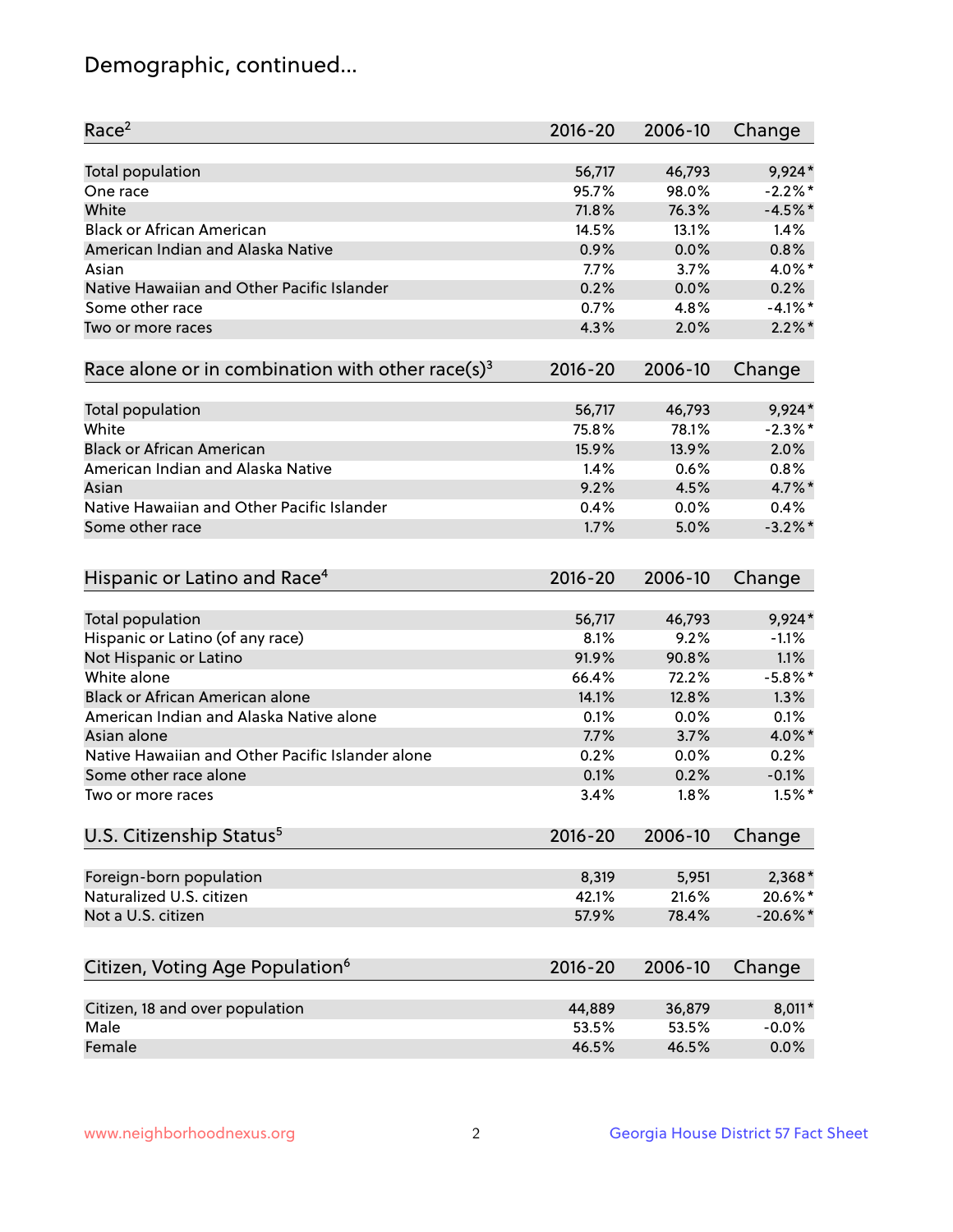#### Economic

| Income <sup>7</sup>                                 | 2016-20     | 2006-10 | Change     |
|-----------------------------------------------------|-------------|---------|------------|
|                                                     |             |         |            |
| All households                                      | 30,296      | 25,615  | 4,681*     |
| Less than \$10,000                                  | 6.1%        | 6.0%    | 0.1%       |
| \$10,000 to \$14,999                                | 3.0%        | 3.2%    | $-0.2%$    |
| \$15,000 to \$24,999                                | 4.5%        | 8.0%    | $-3.5%$ *  |
| \$25,000 to \$34,999                                | 6.7%        | 8.1%    | $-1.4%$    |
| \$35,000 to \$49,999                                | 7.6%        | 11.2%   | $-3.5%$ *  |
| \$50,000 to \$74,999                                | 15.4%       | 17.3%   | $-2.0%$    |
| \$75,000 to \$99,999                                | 10.8%       | 10.9%   | $-0.2%$    |
| \$100,000 to \$149,999                              | 16.1%       | 14.8%   | 1.4%       |
| \$150,000 to \$199,999                              | 10.0%       | 7.3%    | $2.6\%$ *  |
| \$200,000 or more                                   | 19.9%       | 13.2%   | $6.7\%$ *  |
| Median household income (dollars)                   | 90,593      | 68,920  | $21,672*$  |
| Mean household income (dollars)                     | 149,023     | 110,489 | 38,533*    |
| With earnings                                       | 88.5%       | 88.9%   | $-0.4%$    |
| Mean earnings (dollars)                             | 150,096     | 109,381 | 40,716*    |
| <b>With Social Security</b>                         | 14.2%       | 10.8%   | $3.4\%$ *  |
| Mean Social Security income (dollars)               | 17,402      | 14,779  | $2,623*$   |
| With retirement income                              | 10.2%       | 7.6%    | $2.6\%$ *  |
| Mean retirement income (dollars)                    | 41,781      | 29,652  | 12,129*    |
| With Supplemental Security Income                   | 2.2%        | $2.1\%$ | 0.1%       |
| Mean Supplemental Security Income (dollars)         | 3,856       | 7,167   | $-3,311$   |
| With cash public assistance income                  | 0.3%        | 1.0%    | $-0.8%$    |
| Mean cash public assistance income (dollars)        | $\mathbf 0$ | 3,989   | $-3,989$   |
| With Food Stamp/SNAP benefits in the past 12 months | 4.3%        | 2.5%    | $1.8\%$ *  |
|                                                     |             |         |            |
| Families                                            | 10,446      | 7,742   | $2,704*$   |
| Less than \$10,000                                  | 2.4%        | 1.3%    | 1.1%       |
| \$10,000 to \$14,999                                | 1.4%        | 2.2%    | $-0.8%$    |
| \$15,000 to \$24,999                                | 1.6%        | 3.9%    | $-2.3%$    |
| \$25,000 to \$34,999                                | 2.4%        | 3.6%    | $-1.2%$    |
| \$35,000 to \$49,999                                | 1.9%        | 5.4%    | $-3.5%$    |
| \$50,000 to \$74,999                                | 7.3%        | 9.6%    | $-2.2%$    |
| \$75,000 to \$99,999                                | 7.1%        | 10.0%   | $-2.9%$    |
| \$100,000 to \$149,999                              | 18.3%       | 20.2%   | $-2.0%$    |
| \$150,000 to \$199,999                              | 16.3%       | 13.6%   | 2.7%       |
| \$200,000 or more                                   | 41.4%       | 30.3%   | $11.2\%$ * |
| Median family income (dollars)                      | 173,694     | 126,679 | 47,015*    |
| Mean family income (dollars)                        | 252,618     | 184,440 | 68,178*    |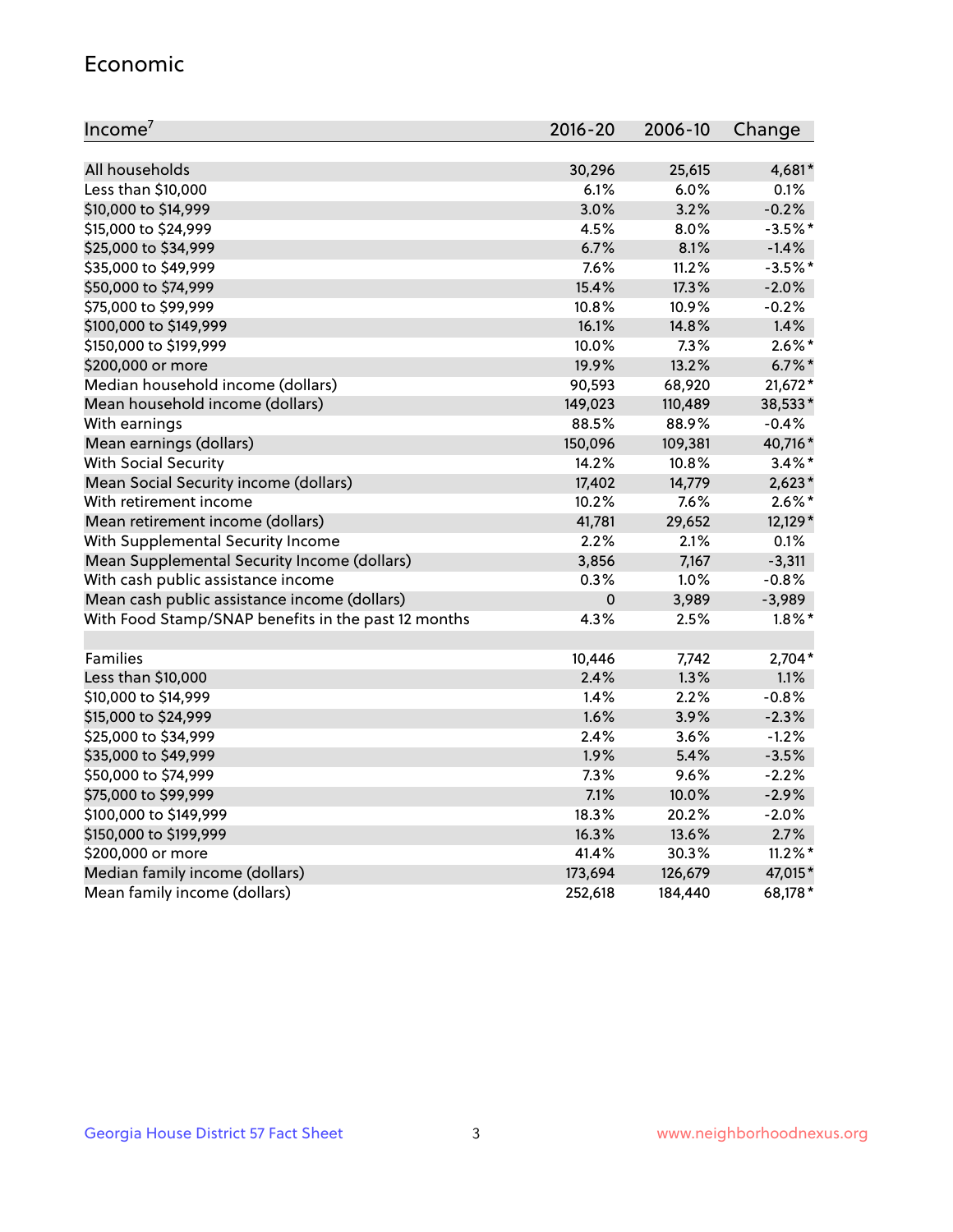## Economic, continued...

| Income, continued <sup>8</sup>                                        | $2016 - 20$ | 2006-10 | Change    |
|-----------------------------------------------------------------------|-------------|---------|-----------|
|                                                                       |             |         |           |
| Nonfamily households                                                  | 19,850      | 17,873  | $1,977*$  |
| Median nonfamily income (dollars)                                     | 64,910      | 54,646  | 10,264*   |
| Mean nonfamily income (dollars)                                       | 93,520      | 77,243  | $16,277*$ |
| Median earnings for workers (dollars)                                 | 62,901      | 47,187  | 15,714*   |
| Median earnings for male full-time, year-round workers                | 89,844      | 62,162  | 27,681*   |
| (dollars)                                                             |             |         |           |
| Median earnings for female full-time, year-round workers<br>(dollars) | 67,454      | 53,033  | 14,421*   |
| Per capita income (dollars)                                           | 81,360      | 61,751  | 19,609*   |
|                                                                       |             |         |           |
| Families and People Below Poverty Level <sup>9</sup>                  | $2016 - 20$ | 2006-10 | Change    |
|                                                                       |             |         |           |
| <b>All families</b>                                                   | 4.9%        | 5.1%    | $-0.1%$   |
| With related children under 18 years                                  | 11.2%       | 9.0%    | 2.3%      |
| With related children under 5 years only                              | 7.8%        | 9.1%    | $-1.4%$   |
| Married couple families                                               | 1.1%        | 3.0%    | $-1.9%$   |
| With related children under 18 years                                  | 1.5%        | 5.0%    | $-3.5%$   |
| With related children under 5 years only                              | 0.9%        | 2.9%    | $-2.1%$   |
| Families with female householder, no husband present                  | 28.3%       | 13.1%   | 15.2%     |
| With related children under 18 years                                  | 49.9%       | 18.4%   | 31.5%     |
| With related children under 5 years only                              | 46.4%       | 28.7%   | 17.7%     |
|                                                                       |             |         | $3.1\%$ * |
| All people                                                            | 12.1%       | 9.0%    |           |
| Under 18 years                                                        | 18.1%       | 7.8%    | 10.3%     |
| Related children under 18 years                                       | 18.1%       | 7.7%    | 10.4%*    |
| Related children under 5 years                                        | 16.0%       | 11.1%   | 4.9%      |
| Related children 5 to 17 years                                        | 19.3%       | 5.3%    | 14.0%     |
| 18 years and over                                                     | 11.2%       | 9.2%    | 2.0%      |
| 18 to 64 years                                                        | 11.1%       | 9.2%    | 1.9%      |
| 65 years and over                                                     | 12.3%       | 9.5%    | 2.7%      |
| People in families                                                    | 7.0%        | 5.3%    | 1.7%      |
| Unrelated individuals 15 years and over                               | 17.3%       | 12.3%   | $5.0\%$ * |
|                                                                       |             |         |           |
| Non-Hispanic white people                                             | 7.1%        | 6.3%    | 0.8%      |
| Black or African-American people                                      | 23.3%       | 17.6%   | 5.7%      |
| Asian people                                                          | 24.9%       | 18.9%   | 5.9%      |
| Hispanic or Latino people                                             | 25.2%       | 17.8%   | 7.4%      |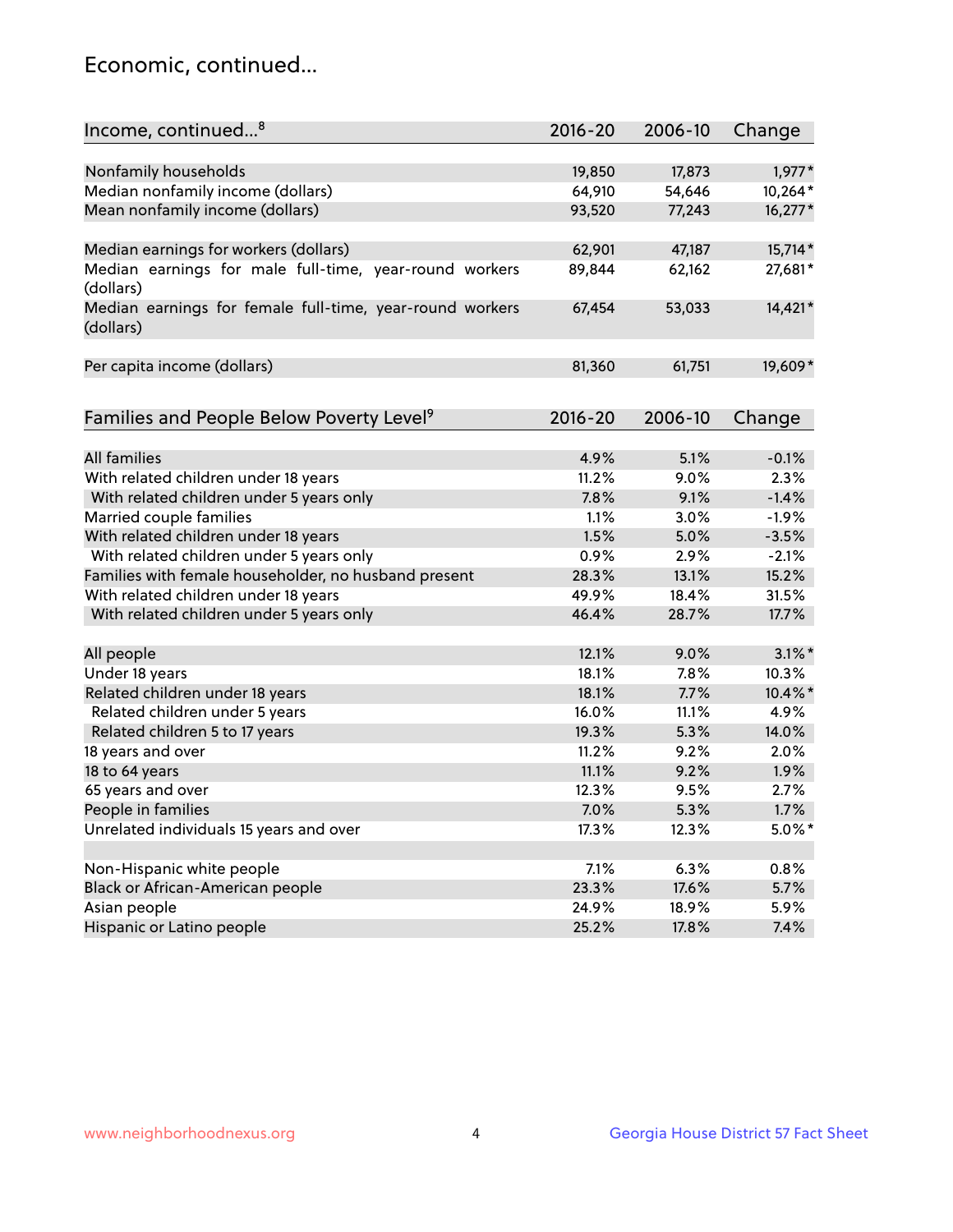## Employment

| Employment Status <sup>10</sup>                                        | $2016 - 20$    | 2006-10 | Change     |
|------------------------------------------------------------------------|----------------|---------|------------|
|                                                                        |                |         |            |
| Population 16 years and over                                           | 50,161         | 41,586  | 8,574*     |
| In labor force                                                         | 77.9%          | 80.8%   | $-2.9%$    |
| Civilian labor force                                                   | 77.8%          | 80.7%   | $-2.9%$    |
| Employed                                                               | 75.3%          | 77.1%   | $-1.8%$    |
| Unemployed                                                             | 2.5%           | 3.6%    | $-1.1%$    |
| <b>Armed Forces</b>                                                    | 0.1%           | 0.1%    | 0.0%       |
| Not in labor force                                                     | 22.1%          | 19.2%   | 2.9%       |
|                                                                        |                |         |            |
| Civilian labor force                                                   | 39,016         | 33,555  | 5,460*     |
| <b>Unemployment Rate</b>                                               | 3.2%           | 4.5%    | $-1.3%$    |
| Females 16 years and over                                              | 23,876         | 18,971  | 4,905*     |
| In labor force                                                         | 72.6%          | 76.8%   | $-4.2%$    |
| Civilian labor force                                                   | 72.6%          | 76.8%   | $-4.2%$    |
| Employed                                                               | 70.4%          | 73.0%   | $-2.6%$    |
|                                                                        |                |         |            |
| Own children of the householder under 6 years                          | 2,862          | 2,662   | 200        |
| All parents in family in labor force                                   | 81.4%          | 69.9%   | 11.5%      |
|                                                                        |                |         |            |
| Own children of the householder 6 to 17 years                          | 4,117          | 2,656   | $1,461*$   |
| All parents in family in labor force                                   | 65.8%          | 69.6%   | $-3.9%$    |
|                                                                        |                |         |            |
| Industry <sup>11</sup>                                                 | $2016 - 20$    | 2006-10 | Change     |
|                                                                        |                | 32,044  | 5,720*     |
| Civilian employed population 16 years and over                         | 37,763<br>0.0% | 0.1%    | $-0.1%$    |
| Agriculture, forestry, fishing and hunting, and mining<br>Construction | 2.1%           | 2.7%    | $-0.6%$    |
| Manufacturing                                                          | 6.2%           | 4.3%    | $1.8\%$ *  |
| Wholesale trade                                                        | 2.4%           | 2.5%    | $-0.2%$    |
| Retail trade                                                           | 6.6%           | 9.3%    | $-2.6\%$ * |
| Transportation and warehousing, and utilities                          | 4.3%           | 3.0%    | 1.3%       |
| Information                                                            | 3.9%           | 5.6%    | $-1.7%$ *  |
| Finance and insurance, and real estate and rental and leasing          | 9.6%           | 11.4%   | $-1.8%$    |
| Professional, scientific, and management, and administrative           | 28.2%          | 23.5%   | 4.7%*      |
| and waste management services                                          |                |         |            |
| Educational services, and health care and social assistance            | 19.8%          | 17.0%   | $2.8\%$ *  |
| Arts, entertainment, and recreation, and accommodation and             | 8.5%           | 12.1%   | $-3.6\%$ * |
| food services                                                          |                |         |            |
| Other services, except public administration                           | 4.1%           | 4.3%    | $-0.1%$    |
| Public administration                                                  | 4.2%           | 4.1%    | 0.1%       |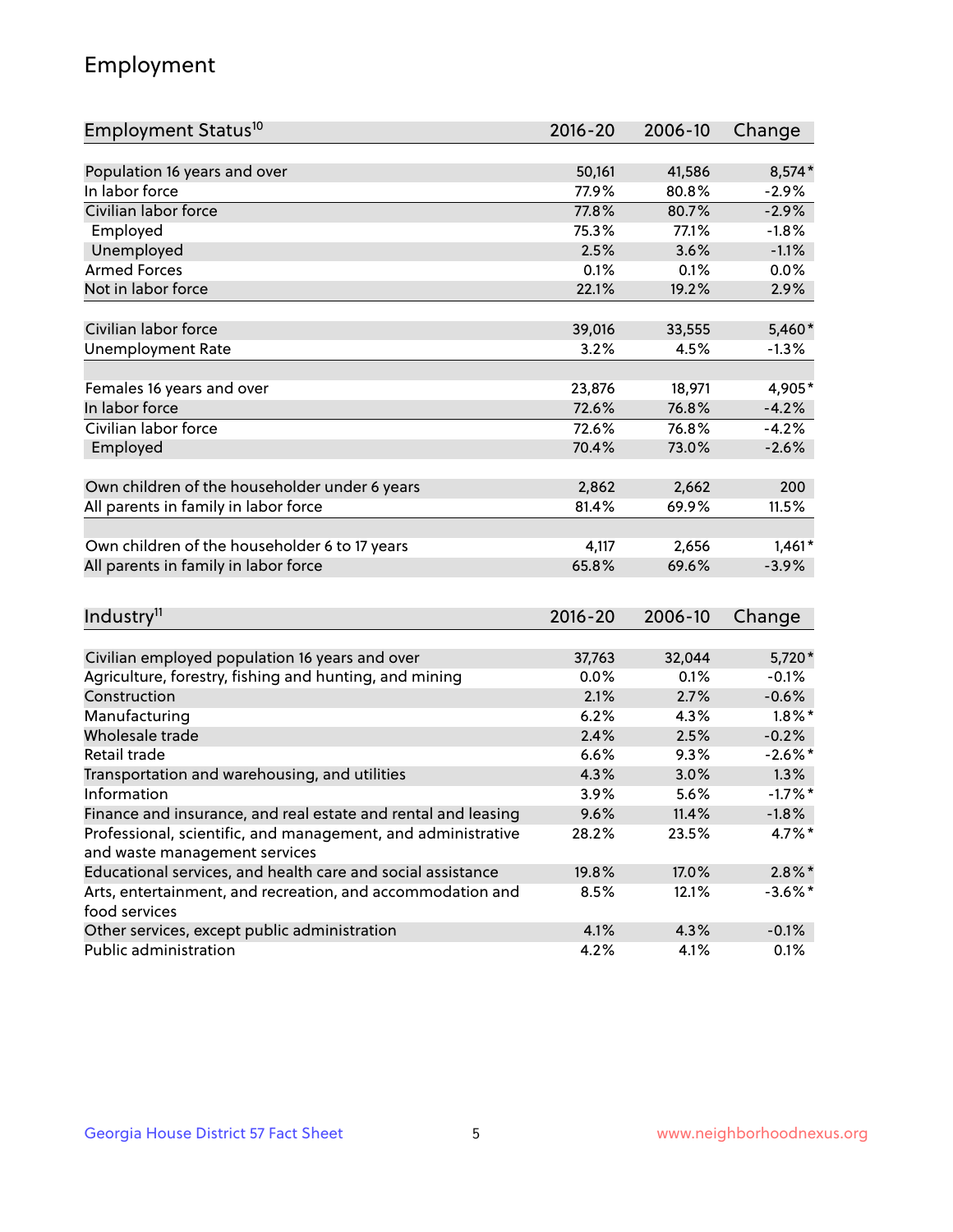## Employment, continued...

| Occupation <sup>12</sup>                                                    | $2016 - 20$ | 2006-10 | Change     |
|-----------------------------------------------------------------------------|-------------|---------|------------|
| Civilian employed population 16 years and over                              | 37,763      | 32,044  | 5,720*     |
| Management, business, science, and arts occupations                         | 72.3%       | 60.9%   | $11.4\%$ * |
| Service occupations                                                         | 7.5%        | 12.2%   | $-4.6%$ *  |
| Sales and office occupations                                                | 15.3%       | 21.0%   | $-5.7\%$ * |
|                                                                             | 1.2%        |         | $-1.8%$    |
| Natural<br>and<br>resources,<br>construction,<br>maintenance<br>occupations |             | 3.0%    |            |
| Production, transportation, and material moving occupations                 | 3.6%        | 2.8%    | 0.8%       |
| Class of Worker <sup>13</sup>                                               | $2016 - 20$ | 2006-10 | Change     |
| Civilian employed population 16 years and over                              | 37,763      | 32,044  | 5,720*     |
| Private wage and salary workers                                             | 83.6%       | 83.1%   | 0.5%       |
| Government workers                                                          | 11.5%       | 10.4%   | 1.1%       |
|                                                                             |             |         |            |
| Self-employed in own not incorporated business workers                      | 4.8%        | 6.3%    | $-1.5%$    |
| Unpaid family workers                                                       | 0.1%        | 0.1%    | 0.0%       |
| Job Flows <sup>14</sup>                                                     | 2019        | 2010    | Change     |
|                                                                             |             |         |            |
| Total Jobs in district                                                      | 66,605      | 49,297  | 17,308     |
| Held by residents of district                                               | 5.0%        | 5.3%    | $-0.3%$    |
| Held by non-residents of district                                           | 95.0%       | 94.7%   | 0.3%       |
| Jobs by Industry Sector <sup>15</sup>                                       | 2019        | 2010    | Change     |
|                                                                             |             |         |            |
| Total Jobs in district                                                      | 66,605      | 49,297  | 17,308     |
| Goods Producing sectors                                                     | 3.8%        | 3.7%    | 0.1%       |
| Trade, Transportation, and Utilities sectors                                | 18.0%       | 19.6%   | $-1.6%$    |
| All Other Services sectors                                                  | 78.2%       | 76.7%   | 1.5%       |
| Total Jobs in district held by district residents                           | 3,301       | 2,612   | 689        |
| <b>Goods Producing sectors</b>                                              | 2.8%        | 2.5%    | 0.3%       |
| Trade, Transportation, and Utilities sectors                                | 10.6%       | 11.1%   | $-0.5%$    |
| All Other Services sectors                                                  | 86.6%       | 86.4%   | 0.2%       |
|                                                                             |             |         |            |
| Jobs by Earnings <sup>16</sup>                                              | 2019        | 2010    | Change     |
|                                                                             |             |         |            |
| Total Jobs in district                                                      | 66,605      | 49,297  | 17,308     |
| Jobs with earnings \$1250/month or less                                     | 17.8%       | 17.2%   | 0.6%       |
| Jobs with earnings \$1251/month to \$3333/month                             | 23.3%       | 28.9%   | $-5.6%$    |
| Jobs with earnings greater than \$3333/month                                | 58.9%       | 54.0%   | 4.9%       |
| Total Jobs in district held by district residents                           | 3,301       | 2,612   | 689        |
| Jobs with earnings \$1250/month or less                                     | 13.5%       | 18.7%   | $-5.2%$    |
| Jobs with earnings \$1251/month to \$3333/month                             | 15.8%       | 24.9%   | $-9.1%$    |
| Jobs with earnings greater than \$3333/month                                | 70.6%       | 56.4%   | 14.3%      |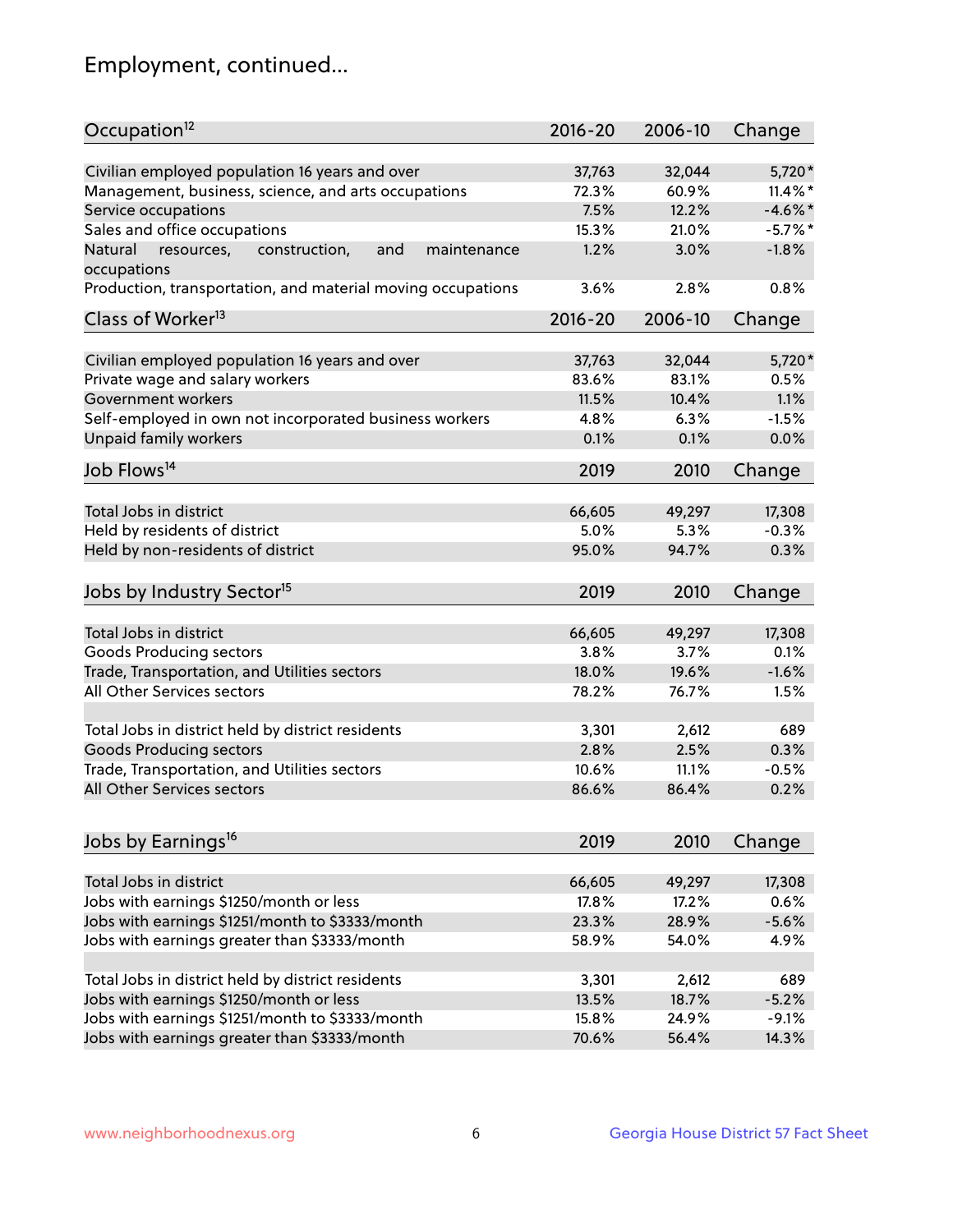## Employment, continued...

| 2019   | 2010   | Change  |
|--------|--------|---------|
|        |        |         |
| 66,605 | 49,297 | 17,308  |
| 23.5%  | 19.8%  | 3.7%    |
| 58.5%  | 64.4%  | $-5.9%$ |
| 17.9%  | 15.8%  | 2.1%    |
|        |        |         |
| 3,301  | 2,612  | 689     |
| 26.3%  | 27.9%  | $-1.5%$ |
| 56.2%  | 57.8%  | $-1.6%$ |
| 17.5%  | 14.4%  | 3.1%    |
|        |        |         |

#### Education

| School Enrollment <sup>18</sup>                | $2016 - 20$ | 2006-10 | Change     |
|------------------------------------------------|-------------|---------|------------|
|                                                |             |         |            |
| Population 3 years and over enrolled in school | 10,294      | 8,459   | $1,835*$   |
| Nursery school, preschool                      | 8.5%        | 9.3%    | $-0.9%$    |
| Kindergarten                                   | 4.1%        | 5.8%    | $-1.7%$    |
| Elementary school (grades 1-8)                 | 26.7%       | 22.9%   | 3.8%       |
| High school (grades 9-12)                      | 14.0%       | 8.0%    | $6.0\%$ *  |
| College or graduate school                     | 46.7%       | 54.0%   | $-7.2\%$ * |
| Educational Attainment <sup>19</sup>           | $2016 - 20$ | 2006-10 | Change     |
|                                                |             |         |            |
| Population 25 years and over                   | 44,962      | 36,186  | 8,776*     |
| Less than 9th grade                            | 1.1%        | 2.7%    | $-1.6%$    |
| 9th to 12th grade, no diploma                  | 2.1%        | 2.6%    | $-0.6%$    |
| High school graduate (includes equivalency)    | 6.3%        | 10.0%   | $-3.7\%$ * |
| Some college, no degree                        | 10.6%       | 12.8%   | $-2.2%$    |
| Associate's degree                             | 3.2%        | 3.6%    | $-0.4%$    |
| Bachelor's degree                              | 40.9%       | 38.2%   | 2.7%       |
| Graduate or professional degree                | 35.8%       | 30.0%   | $5.8\%$ *  |
|                                                |             |         |            |
| Percent high school graduate or higher         | 96.9%       | 94.7%   | 2.2%       |
| Percent bachelor's degree or higher            | 76.8%       | 68.2%   | $8.5\%$ *  |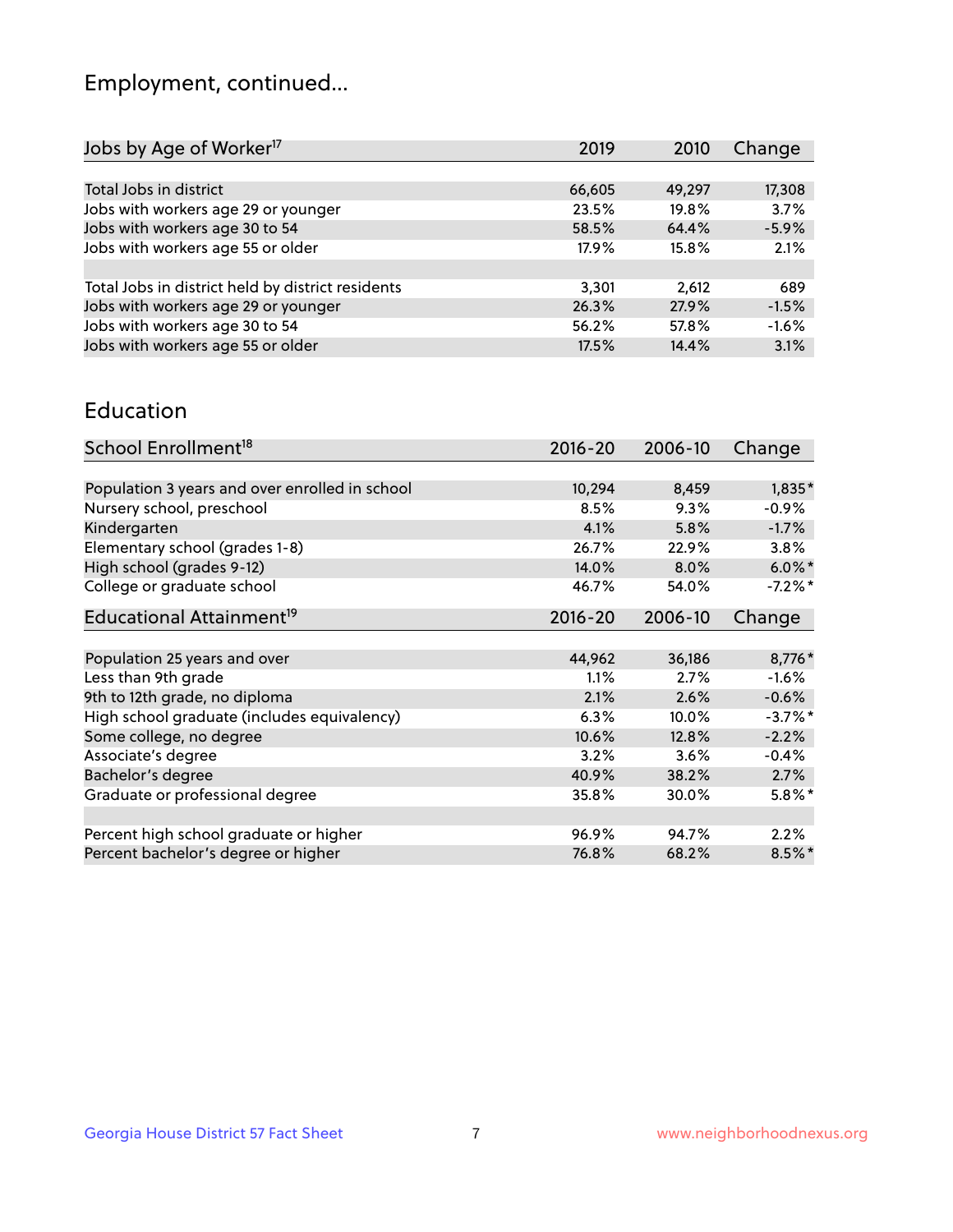## Housing

| Households by Type <sup>20</sup>                     | 2016-20     | 2006-10 | Change     |
|------------------------------------------------------|-------------|---------|------------|
|                                                      |             |         |            |
| <b>Total households</b>                              | 30,296      | 25,615  | 4,681*     |
| Family households (families)                         | 34.5%       | 30.2%   | 4.3%*      |
| With own children under 18 years                     | 12.1%       | 12.7%   | $-0.6%$    |
| Married-couple family                                | 28.5%       | 24.6%   | $3.9\%$ *  |
| With own children of the householder under 18 years  | 9.3%        | 9.6%    | $-0.2%$    |
| Male householder, no wife present, family            | 1.4%        | 1.9%    | $-0.5%$    |
| With own children of the householder under 18 years  | 0.4%        | 1.2%    | $-0.9%$    |
| Female householder, no husband present, family       | 4.6%        | 3.7%    | 0.9%       |
| With own children of the householder under 18 years  | 2.4%        | 1.9%    | 0.5%       |
| Nonfamily households                                 | 65.5%       | 69.8%   | $-4.3\%$ * |
| Householder living alone                             | 50.4%       | 53.9%   | $-3.5%$ *  |
| 65 years and over                                    | 7.4%        | 4.8%    | $2.6\%$ *  |
|                                                      |             |         |            |
| Households with one or more people under 18 years    | 12.4%       | 13.1%   | $-0.7%$    |
| Households with one or more people 65 years and over | 13.1%       | 9.0%    | $4.1\%$ *  |
|                                                      |             |         |            |
| Average household size                               | 1.83        | 1.80    | 0.04       |
| Average family size                                  | 2.70        | 2.78    | $-0.09$    |
|                                                      |             |         |            |
| Housing Occupancy <sup>21</sup>                      | $2016 - 20$ | 2006-10 | Change     |
|                                                      |             |         |            |
| Total housing units                                  | 33,966      | 30,260  | 3,706*     |
| Occupied housing units                               | 89.2%       | 84.6%   | 4.5%*      |
| Vacant housing units                                 | 10.8%       | 15.4%   | $-4.5%$ *  |
|                                                      |             |         |            |
| Homeowner vacancy rate                               | 1.4         | 7.7     | $-6.4*$    |
| Rental vacancy rate                                  | 6.6         | 10.3    | $-3.7*$    |
|                                                      |             |         |            |
| Units in Structure <sup>22</sup>                     | $2016 - 20$ | 2006-10 |            |
|                                                      |             |         | Change     |
| Total housing units                                  | 33,966      | 30,260  | $3,706*$   |
| 1-unit, detached                                     | 24.7%       | 26.7%   | $-2.0\%$ * |
| 1-unit, attached                                     | 4.3%        | 4.3%    | $-0.0\%$   |
| 2 units                                              | 1.9%        | 4.4%    | $-2.4\%$ * |
| 3 or 4 units                                         | 4.6%        | 4.8%    | $-0.2%$    |
| 5 to 9 units                                         | 6.4%        | 6.9%    | $-0.5%$    |
| 10 to 19 units                                       | 8.8%        | 15.7%   | $-6.9\%$ * |
|                                                      |             | 36.8%   |            |
| 20 or more units<br>Mobile home                      | 48.9%       |         | $12.1\%$ * |
|                                                      | 0.5%        | 0.3%    | 0.2%       |
| Boat, RV, van, etc.                                  | 0.0%        | 0.1%    | $-0.1%$    |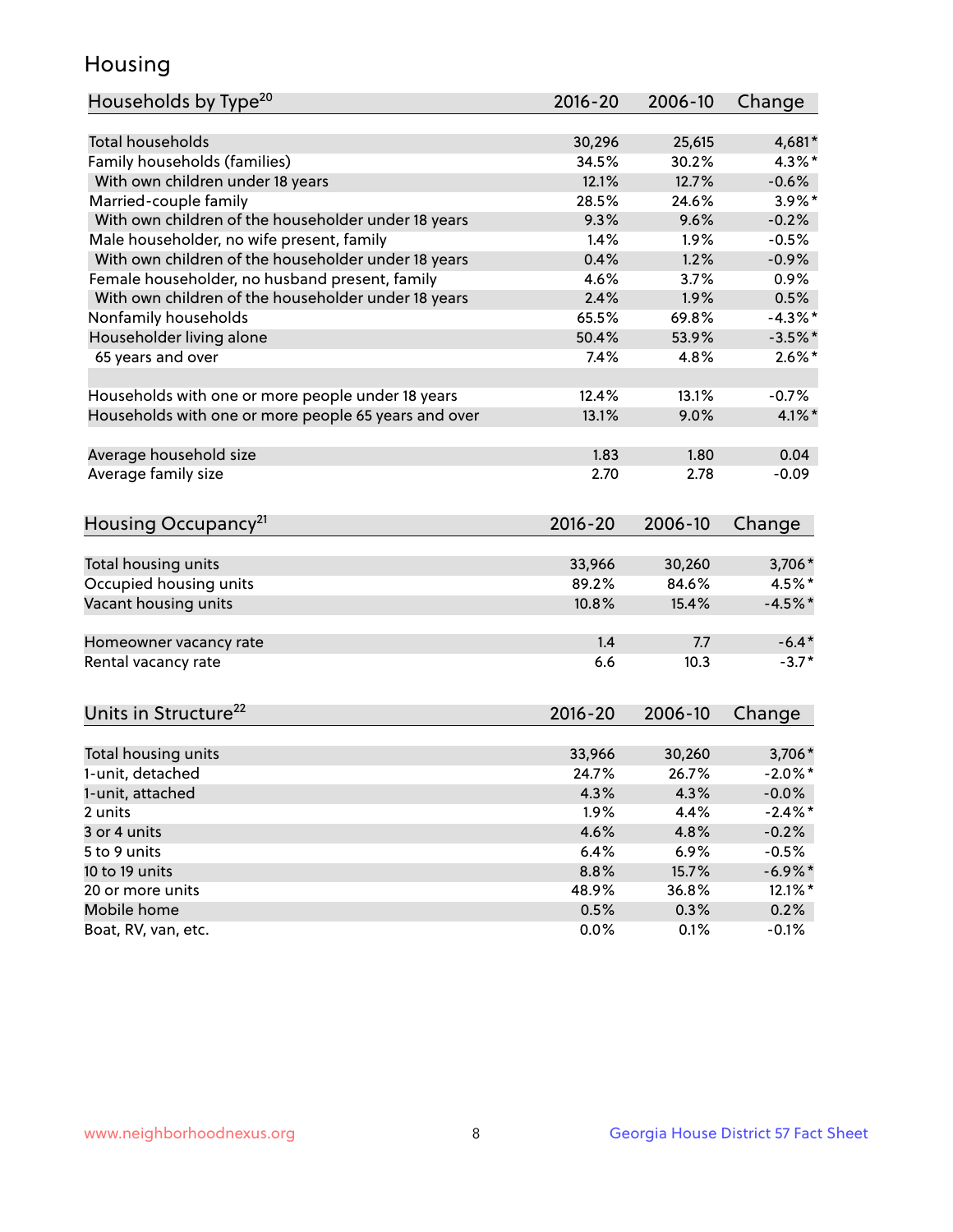## Housing, Continued...

| Year Structure Built <sup>23</sup>             | 2016-20     | 2006-10 | Change     |
|------------------------------------------------|-------------|---------|------------|
| Total housing units                            | 33,966      | 30,260  | 3,706*     |
| Built 2014 or later                            | 6.3%        | (X)     | (X)        |
| Built 2010 to 2013                             | 3.4%        | (X)     | (X)        |
| Built 2000 to 2009                             | 20.8%       | 16.8%   | 4.0%*      |
| Built 1990 to 1999                             | 14.3%       | 12.4%   | 1.8%       |
| Built 1980 to 1989                             | 11.1%       | 9.9%    | 1.1%       |
| Built 1970 to 1979                             | 5.9%        | 9.0%    | $-3.1\%$ * |
| Built 1960 to 1969                             | 7.9%        | 10.4%   | $-2.4\%$ * |
| Built 1950 to 1959                             | 6.4%        | 10.6%   | $-4.2\%$ * |
| Built 1940 to 1949                             | 4.1%        | 6.7%    | $-2.6\%$ * |
| Built 1939 or earlier                          | 19.8%       | 24.1%   | $-4.3\%$ * |
| Housing Tenure <sup>24</sup>                   | $2016 - 20$ | 2006-10 | Change     |
| Occupied housing units                         | 30,296      | 25,615  | 4,681*     |
| Owner-occupied                                 | 44.6%       | 46.3%   | $-1.7%$    |
| Renter-occupied                                | 55.4%       | 53.7%   | 1.7%       |
| Average household size of owner-occupied unit  | 2.04        | 1.92    | 0.12       |
| Average household size of renter-occupied unit | 1.67        | 1.69    | $-0.02$    |
| Residence 1 Year Ago <sup>25</sup>             | $2016 - 20$ | 2006-10 | Change     |
| Population 1 year and over                     | 56,331      | 46,335  | 9,996*     |
| Same house                                     | 74.0%       | 73.8%   | 0.2%       |
| Different house in the U.S.                    | 24.3%       | 25.2%   | $-0.8%$    |
| Same county                                    | 10.4%       | 11.9%   | $-1.5%$    |
| Different county                               | 14.0%       | 13.3%   | 0.7%       |
| Same state                                     | 6.0%        | 7.3%    | $-1.3%$    |
| Different state                                | 8.0%        | 6.0%    | $2.0\%$ *  |
| Abroad                                         | 1.6%        | 1.1%    | 0.6%       |
| Value of Housing Unit <sup>26</sup>            | $2016 - 20$ | 2006-10 | Change     |
| Owner-occupied units                           | 13,509      | 11,870  | $1,640*$   |
| Less than \$50,000                             | 0.6%        | 0.9%    | $-0.3%$    |
| \$50,000 to \$99,999                           | 1.3%        | 1.6%    | $-0.3%$    |
| \$100,000 to \$149,999                         | 7.5%        | 6.1%    | 1.4%       |
| \$150,000 to \$199,999                         | 4.7%        | 11.0%   | $-6.3\%$ * |
| \$200,000 to \$299,999                         | 13.4%       | 15.8%   | $-2.5%$    |
| \$300,000 to \$499,999                         | 23.4%       | 27.9%   | $-4.5%$    |
| \$500,000 to \$999,999                         | 35.0%       | 28.7%   | $6.3\%*$   |
| \$1,000,000 or more                            | 14.2%       | 8.1%    | $6.1\%$ *  |
| Median (dollars)                               | 490,478     | 404,159 | 86,319*    |
| Mortgage Status <sup>27</sup>                  | $2016 - 20$ | 2006-10 | Change     |
| Owner-occupied units                           | 13,509      | 11,870  | $1,640*$   |
| Housing units with a mortgage                  | 75.4%       | 83.6%   | $-8.2\%$ * |
| Housing units without a mortgage               | 24.6%       | 16.4%   | $8.2\%$ *  |
|                                                |             |         |            |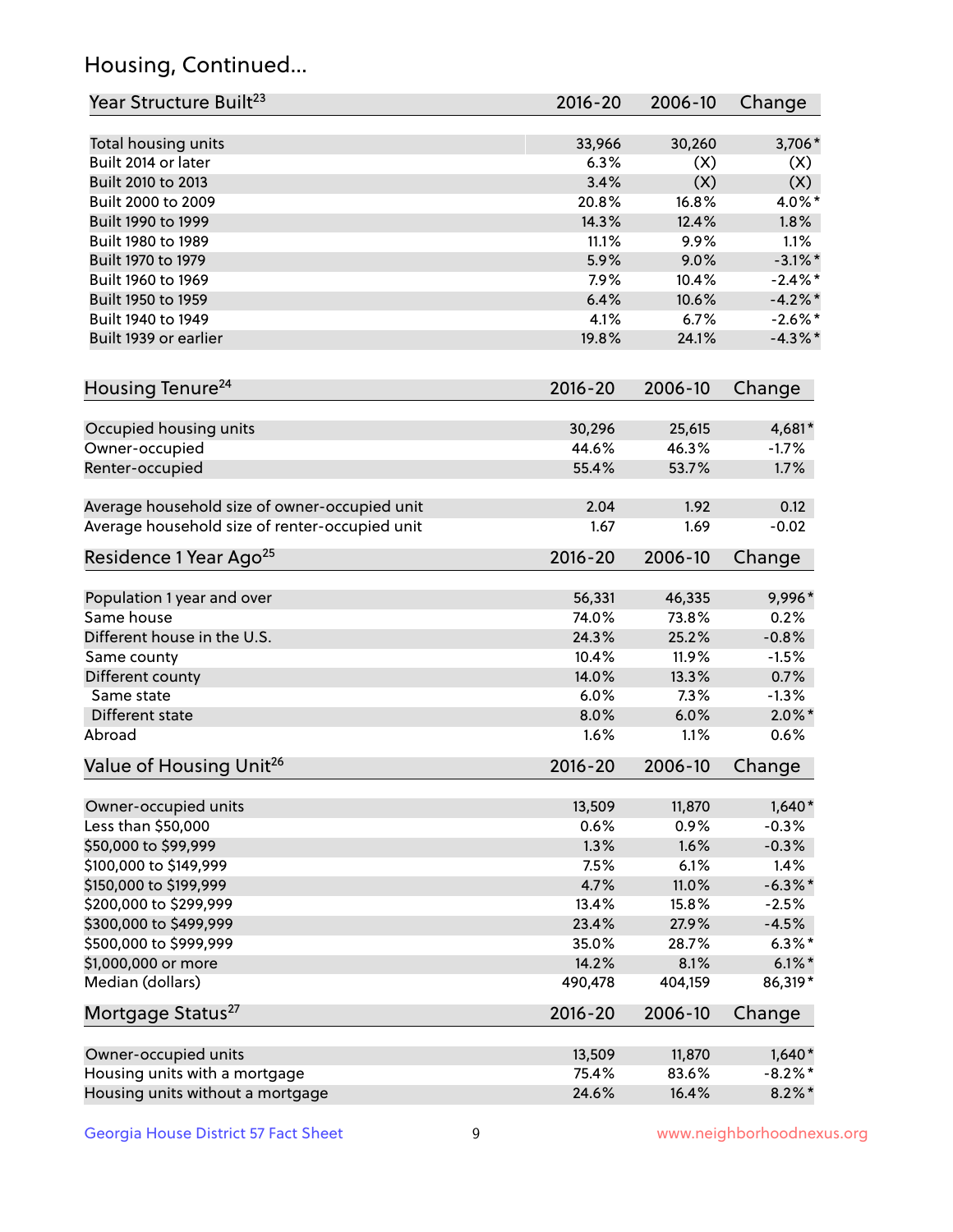## Housing, Continued...

| Selected Monthly Owner Costs <sup>28</sup>                                            | $2016 - 20$ | 2006-10 | Change             |
|---------------------------------------------------------------------------------------|-------------|---------|--------------------|
| Housing units with a mortgage                                                         | 10,188      | 9,921   | 267                |
| Less than \$300                                                                       | 0.1%        | 0.0%    | 0.1%               |
| \$300 to \$499                                                                        | 0.4%        | 0.0%    | 0.4%               |
| \$500 to \$999                                                                        | 3.0%        | 3.2%    | $-0.2%$            |
| \$1,000 to \$1,499                                                                    | 12.4%       | 14.8%   | $-2.3%$            |
| \$1,500 to \$1,999                                                                    | 14.5%       | 20.4%   | $-5.9\%$ *         |
| \$2,000 to \$2,999                                                                    | 26.9%       | 28.5%   | $-1.5%$            |
| \$3,000 or more                                                                       | 42.6%       | 33.1%   | $9.5%$ *           |
| Median (dollars)                                                                      | 2,713       | 2,440   | $273*$             |
| Housing units without a mortgage                                                      | 3,322       | 1,949   | $1,373*$           |
| Less than \$150                                                                       | 0.5%        | 1.5%    | $-1.1%$            |
| \$150 to \$249                                                                        | 0.5%        | 0.7%    | $-0.3%$            |
| \$250 to \$349                                                                        | 1.6%        | 4.7%    | $-3.0%$            |
| \$350 to \$499                                                                        | 3.8%        | 11.1%   | $-7.3%$            |
| \$500 to \$699                                                                        | 12.3%       | 17.0%   | $-4.7%$            |
| \$700 or more                                                                         | 81.3%       | 64.9%   | 16.4%*             |
| Median (dollars)                                                                      | 986         | (X)     | $(X)$ <sup>+</sup> |
| Selected Monthly Owner Costs as a Percentage of<br>Household Income <sup>29</sup>     | $2016 - 20$ | 2006-10 | Change             |
| Housing units with a mortgage (excluding units where<br>SMOCAPI cannot be computed)   | 10,125      | 9,840   | 285                |
| Less than 20.0 percent                                                                | 53.9%       | 38.2%   | 15.7%*             |
| 20.0 to 24.9 percent                                                                  | 11.9%       | 17.3%   | $-5.5%$ *          |
| 25.0 to 29.9 percent                                                                  | 9.3%        | 11.5%   | $-2.2%$            |
| 30.0 to 34.9 percent                                                                  | 6.2%        | 8.8%    | $-2.6%$            |
| 35.0 percent or more                                                                  | 18.8%       | 24.2%   | $-5.4%$            |
| Not computed                                                                          | 62          | 80      | $-18$              |
| Housing unit without a mortgage (excluding units where<br>SMOCAPI cannot be computed) | 3,308       | 1,915   | 1,393              |
| Less than 10.0 percent                                                                | 38.4%       | 44.2%   | $-5.8%$            |
| 10.0 to 14.9 percent                                                                  | 21.7%       | 12.2%   | 9.5%               |
| 15.0 to 19.9 percent                                                                  | 8.2%        | 8.5%    | $-0.2%$            |
| 20.0 to 24.9 percent                                                                  | 15.6%       | 7.3%    | 8.3%               |
| 25.0 to 29.9 percent                                                                  | 0.5%        | 9.4%    | $-8.9%$            |
| 30.0 to 34.9 percent                                                                  | 2.6%        | 1.6%    | 1.0%               |
| 35.0 percent or more                                                                  | 13.0%       | 16.8%   | $-3.8%$            |
| Not computed                                                                          | 14          | 34      | $-20$              |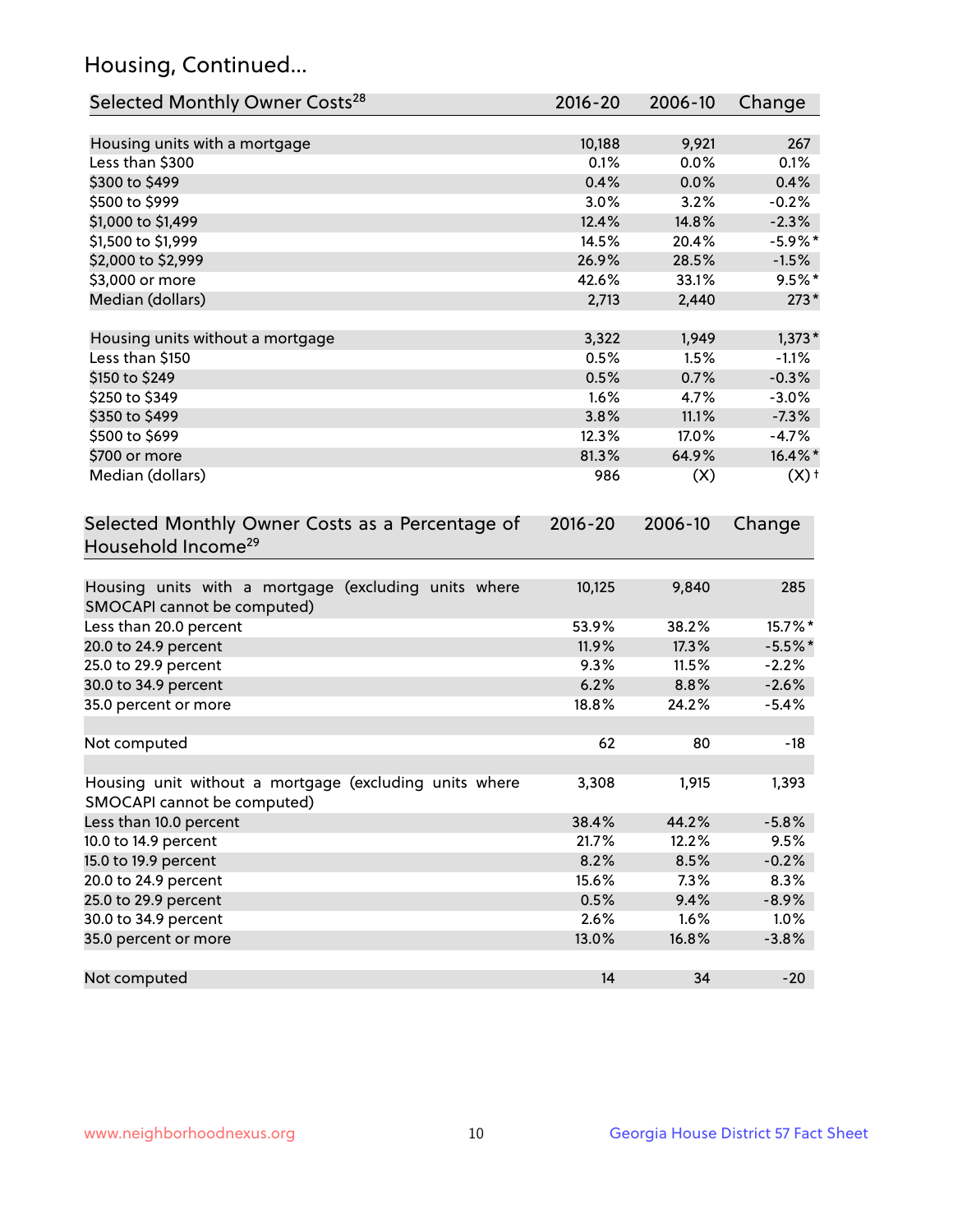## Housing, Continued...

| Gross Rent <sup>30</sup>   | 2016-20 | 2006-10 | Change               |
|----------------------------|---------|---------|----------------------|
|                            |         |         |                      |
| Occupied units paying rent | 16,546  | 13,461  | 3,086*               |
| Less than \$200            | 0.7%    | 2.7%    | $-2.0%$              |
| \$200 to \$499             | 3.6%    | 3.4%    | 0.2%                 |
| \$500 to \$749             | 3.0%    | 16.4%   | $-13.4\%$ *          |
| \$750 to \$999             | 5.6%    | 29.7%   | $-24.1\%$ *          |
| \$1,000 to \$1,499         | 40.3%   | 33.5%   | $6.7\%$ <sup>*</sup> |
| \$1,500 to \$1,999         | 29.1%   | 9.7%    | 19.5%*               |
| \$2,000 or more            | 17.7%   | 4.7%    | 13.0%*               |
| Median (dollars)           | 1,456   | 1,215   | $241*$               |
|                            |         |         |                      |
| No rent paid               | 240     | 284     | $-44$                |
|                            |         |         |                      |

| Gross Rent as a Percentage of Household Income <sup>31</sup>                   | $2016 - 20$ | 2006-10 | Change    |
|--------------------------------------------------------------------------------|-------------|---------|-----------|
|                                                                                |             |         |           |
| Occupied units paying rent (excluding units where GRAPI<br>cannot be computed) | 16,211      | 13,209  | $3,002*$  |
| Less than 15.0 percent                                                         | 16.8%       | 15.3%   | 1.5%      |
| 15.0 to 19.9 percent                                                           | 13.6%       | 16.4%   | $-2.7%$   |
| 20.0 to 24.9 percent                                                           | $16.9\%$    | 14.9%   | $1.9\%$   |
| 25.0 to 29.9 percent                                                           | 10.2%       | 15.1%   | $-4.9%$ * |
| 30.0 to 34.9 percent                                                           | $9.6\%$     | $7.8\%$ | $1.8\%$   |
| 35.0 percent or more                                                           | 33.0%       | 30.5%   | 2.4%      |
|                                                                                |             |         |           |
| Not computed                                                                   | 575         | 536     | 39        |

## Transportation

| Commuting to Work <sup>32</sup>           | 2016-20 | 2006-10 | Change     |
|-------------------------------------------|---------|---------|------------|
|                                           |         |         |            |
| Workers 16 years and over                 | 37,395  | 31,657  | $5,738*$   |
| Car, truck, or van - drove alone          | 67.8%   | 70.9%   | $-3.1\%$ * |
| Car, truck, or van - carpooled            | 3.0%    | 5.1%    | $-2.2\%$ * |
| Public transportation (excluding taxicab) | $7.7\%$ | 9.3%    | $-1.7%$    |
| Walked                                    | 5.1%    | $4.0\%$ | 1.2%       |
| Other means                               | 3.6%    | 2.5%    | 1.1%       |
| Worked at home                            | 12.8%   | 8.2%    | 4.6%*      |
|                                           |         |         |            |
| Mean travel time to work (minutes)        | 22.5    | 21.6    | 1.0        |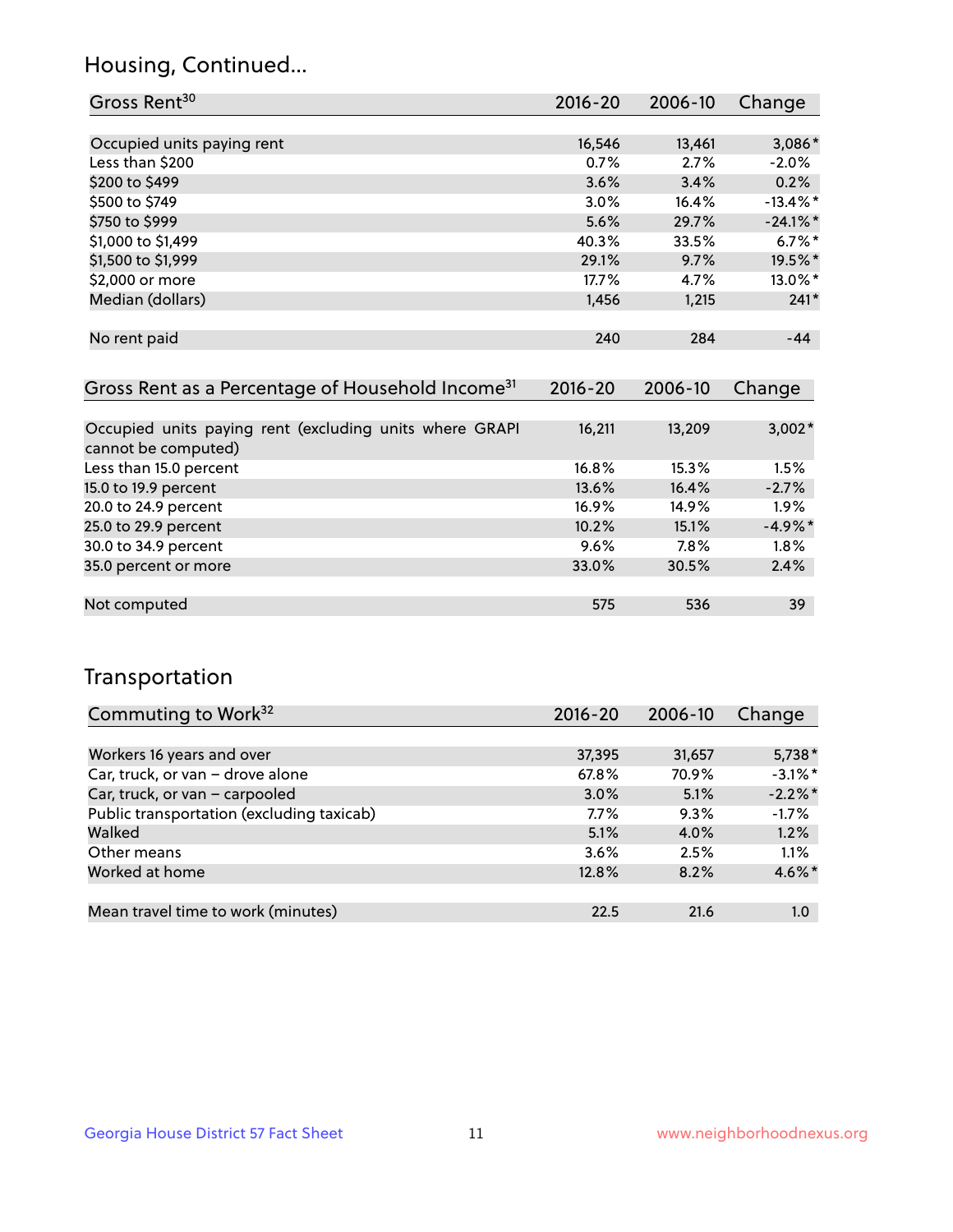## Transportation, Continued...

| Vehicles Available <sup>33</sup> | $2016 - 20$ | 2006-10 | Change   |
|----------------------------------|-------------|---------|----------|
|                                  |             |         |          |
| Occupied housing units           | 30,296      | 25,615  | $4,681*$ |
| No vehicles available            | 9.6%        | 10.5%   | $-0.9%$  |
| 1 vehicle available              | 50.6%       | 49.9%   | 0.6%     |
| 2 vehicles available             | 33.1%       | 33.3%   | $-0.2%$  |
| 3 or more vehicles available     | 6.7%        | 6.3%    | 0.4%     |

#### Health

| Health Insurance coverage <sup>34</sup>                 | 2016-20 |
|---------------------------------------------------------|---------|
|                                                         |         |
| Civilian Noninstitutionalized Population                | 55,804  |
| With health insurance coverage                          | 92.5%   |
| With private health insurance coverage                  | 84.8%   |
| With public health coverage                             | 13.8%   |
| No health insurance coverage                            | 7.5%    |
| Civilian Noninstitutionalized Population Under 19 years | 7,496   |
| No health insurance coverage                            | 6.4%    |
| Civilian Noninstitutionalized Population 19 to 64 years | 43,402  |
| In labor force:                                         | 36,884  |
| Employed:                                               | 35,768  |
| With health insurance coverage                          | 93.9%   |
| With private health insurance coverage                  | 93.3%   |
| With public coverage                                    | 1.6%    |
| No health insurance coverage                            | 6.1%    |
| Unemployed:                                             | 1,116   |
| With health insurance coverage                          | 79.4%   |
| With private health insurance coverage                  | 72.2%   |
| With public coverage                                    | 9.6%    |
| No health insurance coverage                            | 20.6%   |
| Not in labor force:                                     | 6,518   |
| With health insurance coverage                          | 80.5%   |
| With private health insurance coverage                  | 68.3%   |
| With public coverage                                    | 14.7%   |
| No health insurance coverage                            | 19.5%   |